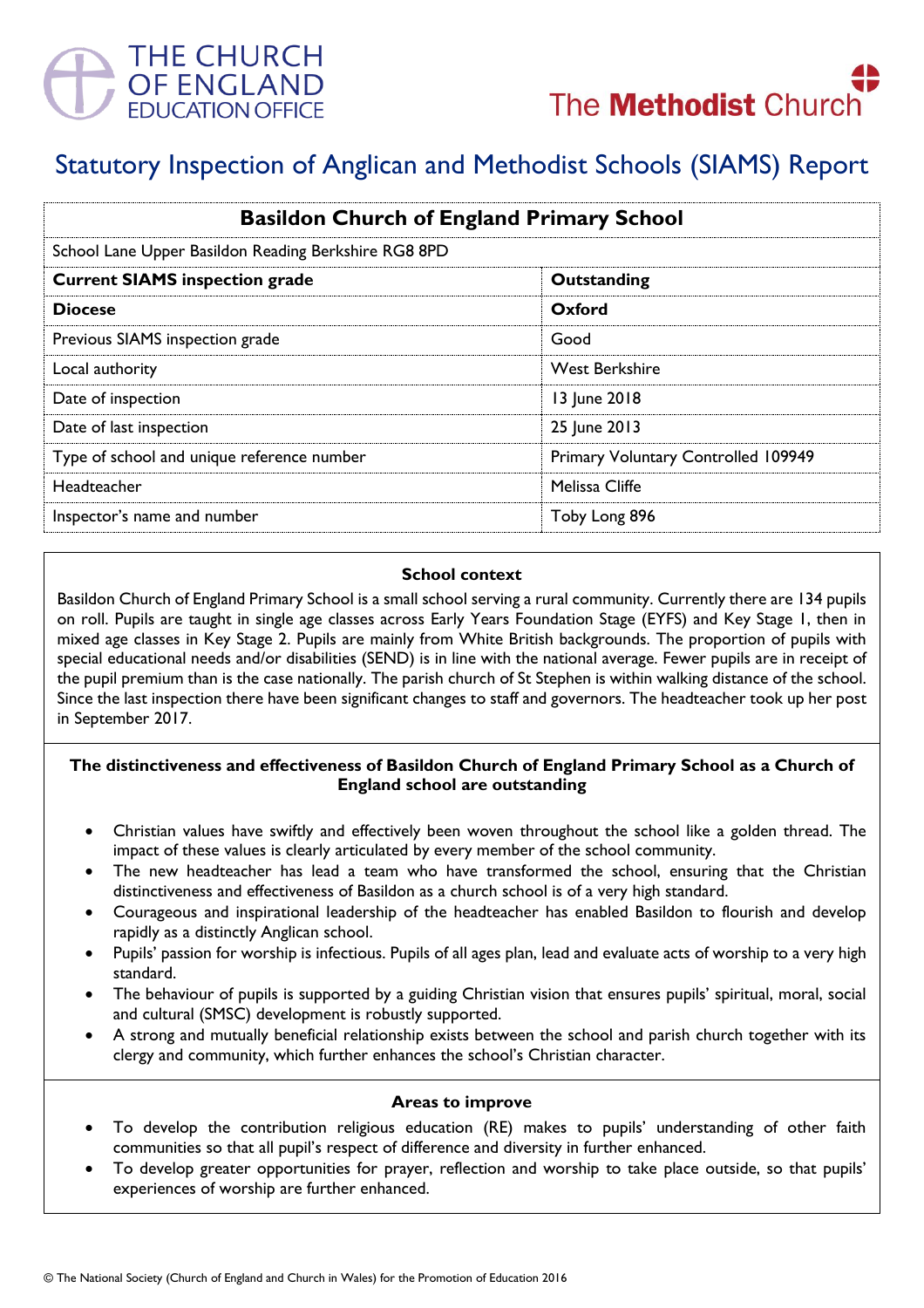## **The school, through its distinctive Christian character, is outstanding at meeting the needs of all learners**

Basildon has been on an inspirational journey in recent times. The creation of Christian values and vision has united the school community on a common path. Christian values of respect, resilience and excellence have been embedded rapidly into the daily life of the whole school community. Basildon's values are based on three Bible passages, which pupils know well. Parents comment that, 'leaders live out the values. Our children and families follow this excellent role model'. The impact of the values is tangible. Issues with attainment data in 2017 have been robustly addressed by leaders and staff, so that pupils are now achieving at least in line with national expectations. The shared vision, which is based on the Bible verse Philippians 4:13, is lived out by pupils in their ambition to do the best they can at school. Distinctively Christian values have supported academic achievement by developing pupils' resilience and perseverance. Attendance at Basildon is higher than the national average as a result of the high profile of the Christian character and the school's approach to handling attendance. The overwhelming majority of pupils come from White British backgrounds. As a result, the school has strategically planned to ensure that pupils are fully aware that Christianity is a multi-cultural world faith. Special RE days, such as ones held to explore Advent and Easter celebrations around the world, are enthusiastically received by pupils and parents as rich opportunities to explore the global nature of Christianity. Pupils have developed a high degree of understanding and respect for diversity and difference within Christianity and leaders have identified the need to develop this for other faiths. The SMSC development of pupils is a priority for strategic planning. As a result pupils SMSC development is of a high standard. Pupils' experiences at school continue at home. As one parent said, 'Children talk about God's love at home and it has become a rock in their lives.' The school's value of resilience supports the most vulnerable pupils in feeling included and has tackled issues such as anxiety, to ensure that pupil well-being and mental health are taken seriously within the school community. Changes to a gender neutral uniform ensure that difference and diversity is celebrated and pupils feel that their uniqueness is recognised in the safety of this church school.

The school has created a remembrance garden as a permanent space to remember pupil's family members, staff and community members who have passed away. Bereavement is handled sensitively and effectively at Basildon within the loving context of God. Pupils' spirituality is nurtured and developed exceptionally well at Basildon. Initiatives such as the Meet and Eat, when older community members come to share a hot meal with children and listen to them read, ensures that the whole community see the value of the school as a church school and charitable social action is widespread. Such examples of powerful engagement opportunities with the wider community are typical at Basildon and demonstrates how spirituality is woven into everyday opportunities.

Pupils are excited and challenged in RE lessons. RE makes a significant contribution to the Christian character of the school. As one parent explained, 'Children love RE lessons and the opportunity to ask deep questions. My daughter said, "RE is everywhere Mummy!"' The learning environment promotes and supports the Christian character of the school with displays that are rich in pupils' creative work and in celebrating the school's Christian distinctiveness.

## **The impact of collective worship on the school community is outstanding**

Pupils at Basildon are passionate about worship. As pupils' explained, 'worship is a spiritual times to reflect for us all'. Parents enthusiastically join in singing and find the children's leadership of worship moving. The youngest pupils are often observed to re-enact worship in their role play. Worship has a strong focus on the person of Jesus Christ and pupils demonstrate a deep knowledge of his central place in the Christian faith. Acts of worship ensure that the Holy Trinity is clearly understood and this is supported through RE lessons. Pupils talk about the, 'shamrock having three heart-shaped leaves to symbolise God's love and the three parts of God'. Children articulate the Holy Trinity very well as a result of a focus from clergy and staff to support this. Three floating candles act as a visible reminder in every act of worship. A Worship Team consisting of pupils from across the school ensure that acts of worship are often entirely led by pupils. Clergy, staff, parents and visitors lead worship, which offers a rich experience to the school community. Great value is placed on collective worship and pupils say, 'Worship helps us make the right choices.' Staff say that, 'Pupils take ownership of worship.' In the act of worship observed during the inspection, pupils led the whole session with great confidence. The Worship Team create opportunities for the whole school community to gather, engage and respond in a variety of ways. Pupils confidently plan, lead and evaluate worship regularly. Children are selected from different year groups to evaluate each act of worship and feedback is shared with the adult or Worship Team leading the act of worship. Feedback from pupils and governors is used to make improvements to worship. For example, pupils requested more interactive worship with props. The Worship Team were only too pleased to provide this. All stakeholders are encouraged to evaluate worship and leaders use this alongside pupil voice to develop outstanding practice.

The relationship between the parish church and school is fundamental in supporting the Christian character at Basildon. Clergy are fully engaged in school life and this relationship is mutually beneficial. A lunchtime Christian based club is run by clergy and large numbers of pupils choose to attend. Worship regularly takes place in the parish church and parents and village community are invited to attend. This partnership has led to some parents reengaging with